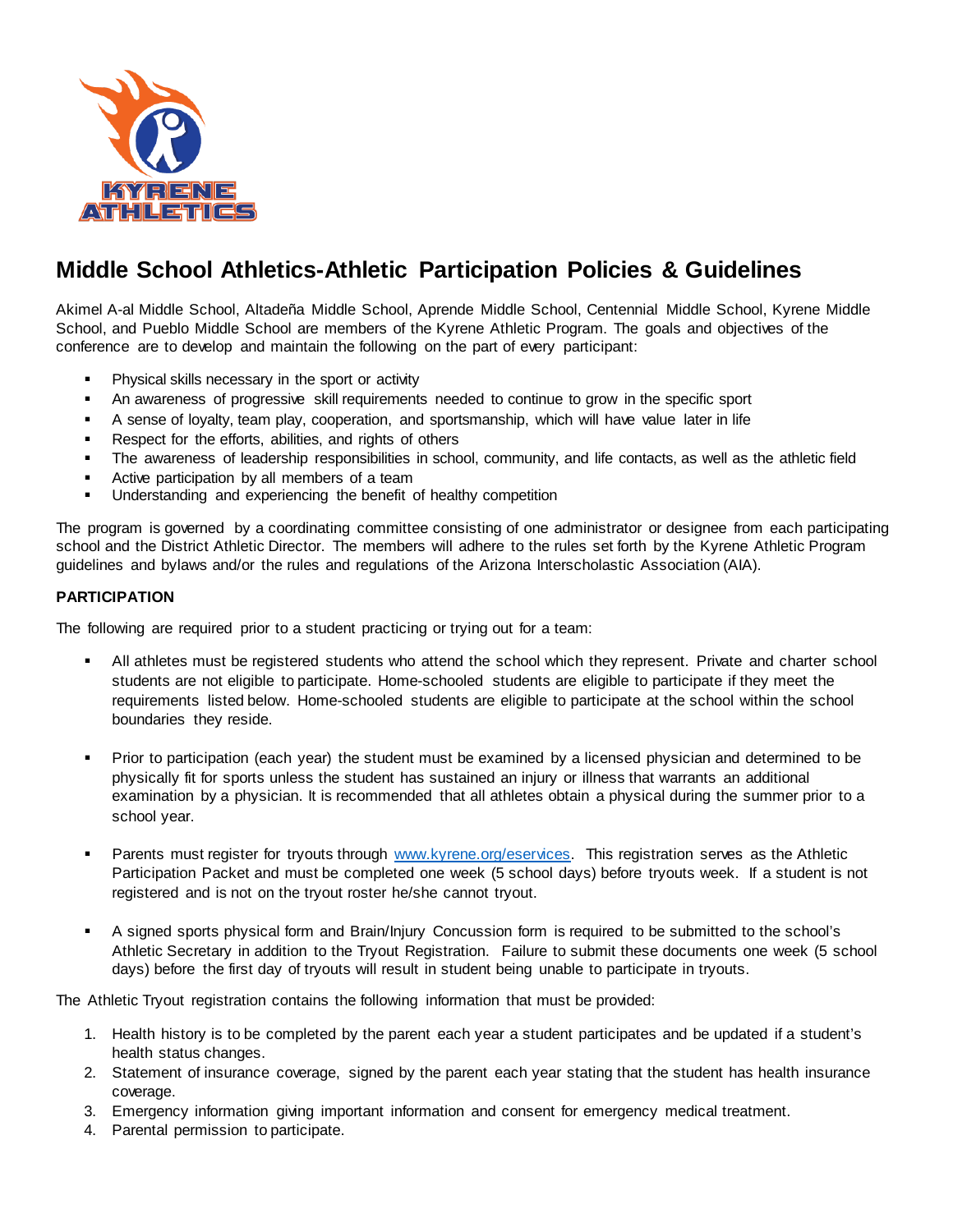5. An Academic Rating Sheet, completed by each teacher, will be turned in to Student Services by each student. A copy of this sheet is then given to the coach and will be one factor considered when a coach selects team members.

Athlete playing time will be determined by the coach and is based on attendance, practice, participation, effort, attitude, behavior, sportsmanship and the number of participants.

Please note an updated physical and signed copy of the Mild Traumatic Brain Injury Form is required along with this registration. Please turn in required paperwork to your school's Athletic Secretary. Forms and information of each policy for the Kyrene Athletic Program can be found within this document.

# **HEALTH & SAFETY**

It is required that Parents and Athletes review the following Health & Safety information: Parent & Athlete Concussion Information Sheet, AIA Heat Acclimatization & Exertional Heat Illness Management Policy and Hot Weather, Heat Stress & School Safety.

## INFORMAITON

- [Parent & Athlete Concussion Information Sheet](http://www.cdc.gov/headsup/pdfs/custom/headsupconcussion_parent_athlete_info.pdf)
- [AIA Heat Acclimatization & Exertional Heat Illness Management Policy](http://www.kyrene.org/cms/lib2/AZ01001083/Centricity/Domain/41/AIA%20Heat%20Acclimatization%20Exertional%20Heat%20Illness%20Management%20Policy.pdf)
- [Hot Weather, Heat Stress & School Safety](http://www.kyrene.org/cms/lib2/AZ01001083/Centricity/Domain/41/Hot%20Weather%20Safety.pdf)

## FORMS (Hard Copies with Signature Required to Athletic Secretary before Tryouts**)**

- [Brain Injury/Concussion Form \(mild traumatic\)](http://www.kyrene.org/cms/lib2/AZ01001083/Centricity/Domain/540/Mild%20Traumatic%20Brain%20Injuury%20Concussion%20Form.pdf)
- [Sports Physical Form](http://www.kyrene.org/cms/lib2/AZ01001083/Centricity/Domain/41/Athletic%20Forms/Sports%20Physical.pdf)

### **WARNING**

: I/we give permission for my/our child to participate in organized interscholastic athletics. realizing that such activity involves the potential for injury which is inherent to all sports. I/we acknowledge that when participating in interscholastic athletics, there is an inherent risk of injury, disability, quadriplegia or even death.

## **TRYOUTS/CUTTING PROCEDURES**

Tryouts and "cuts" are probably the most painful experience for coaches, students, and parent(s)/guardian(s). While we would like to accommodate every student who wants to participate in a sport, limitations in facilities, coaches, and other resources as well as safety factors make tryouts and "cuts" necessary.

Each coach is responsible for establishing guidelines for tryouts and "cuts" in his/her sport, and then submitting them to the Athletic Director for approval before tryouts begin. General guidelines are as follows:

- Each coach will have a letter explaining team expectations and procedures that will be given to the student and/or parent/guardian(s) prior to a student's trying out.
- Coaches will have a minimum of two days of tryouts.
- For non-cut sports, the last day a student may join the team is the day following the first game or meet. This decision is at the discretion of the site Athletic Director.

All other "cutting" decisions are at the discretion of the coach; however, we strive for our procedures to be well communicated, consistent, and fair. Students assigned to In-School Intervention by an administrator for any portion of the day will be ineligible to try out for a team on the day(s) they are in InSchool Intervention. Students who are suspended off campus will be ineligible for sports for the remainder of the season and possibly the remainder of the year. This decision would be made by the Principal or Athletic Director.

## **PAYMENT & FEES**

Fee Structure for Athletics the District has established an athletic participation fee to help offset the cost of our afterschool athletic program. For updated information, contact your school office or Customer Service at 480-541-1500.

Payment is due on or before the first practice and after the Athlete has made the team for cut sports. Non-cut sports will require payment at time of registration. **Registration for either the non-cut sport or Tryout Registration for cutsports is required before a student can participate in anyway.**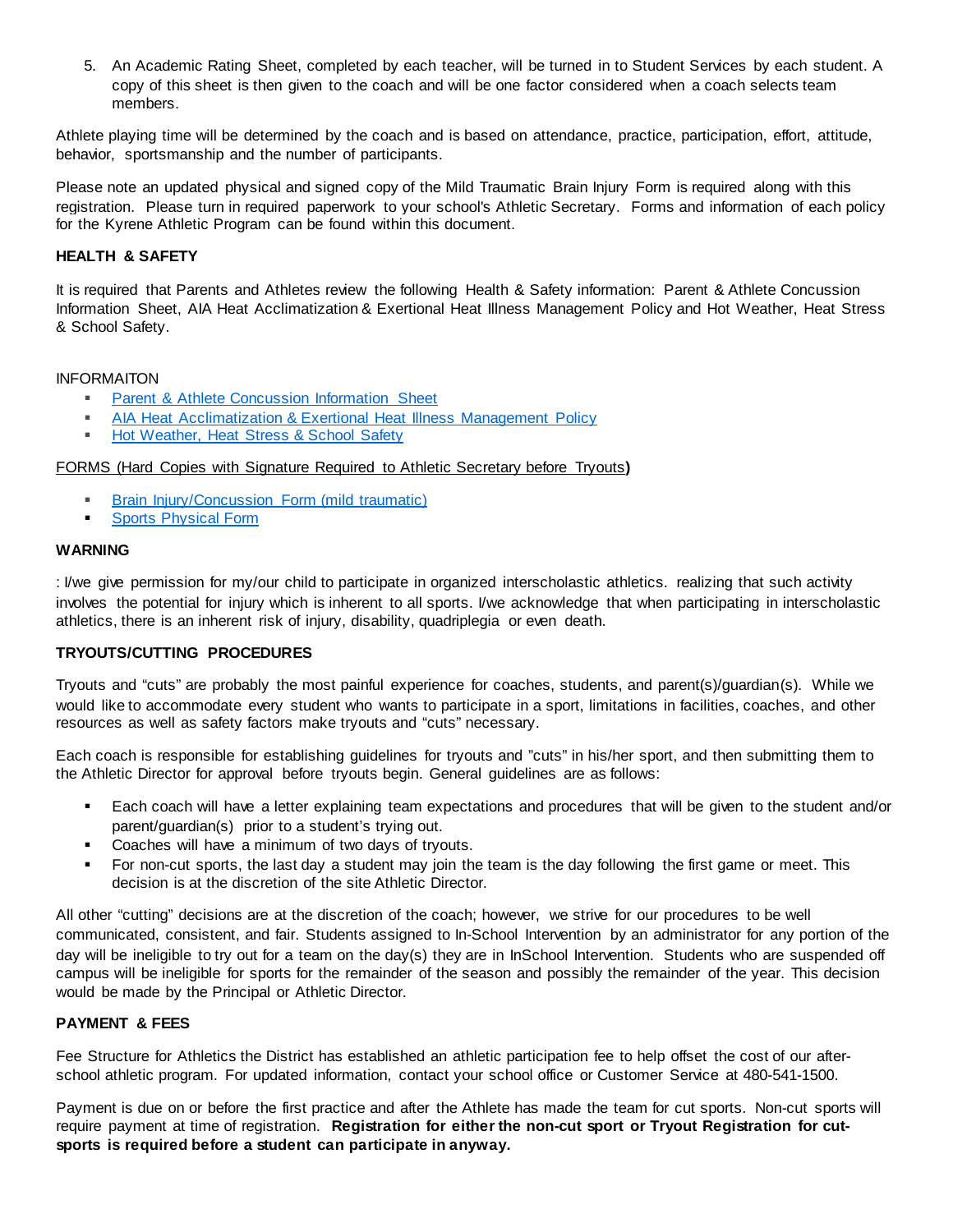- Cash payments cannot be accepted at your school. Payments can be made online at [www.kyrene.org/eservices.](http://www.kyrene.org/eservices)
- Cash payments can be accepted at the District Office.
- TAX CREDIT: All athletic participation fees qualify as an Arizona Tax Credit, tax credit receipts area mailed out in January for donations made the previous year. Your tax credit donation must specify Kyrene Athletics at the time of tax credit donation to apply to both athletics and your child's school, you will need to make two separate donations. Tax credits are nonrefundable and non-transferable.
- Returned checks or declined credit cards will be assessed a \$15 non-sufficient funds fee and the student may be required to drop the team if the current outstanding balance is not paid immediately.
- FINANCIAL ASSISTANCE: is available for the Kyrene Athletic Program. An application process and approval is required. All financial assistance applications must be turned in prior to registration. Financial [Assistance Application](https://www.kyrene.org/cms/lib/AZ01001083/Centricity/Domain/41/18_19%20Application.pdf)
- [REFUNDS:](http://www.kyrene.org/cms/lib2/AZ01001083/Centricity/Domain/41/Athletic%20Forms/financialassistanceform.pdf) Refunds will not be issued in most cases (i.e. dissatisfaction with sport, "changed mind", suspension), but will be considered in certain circumstances at the discretion of the District Athletic Director.
- Athletes will not be able to participate in practice or games until the fee is paid.

| Fall             |       | <b>Winter</b>          |       | Spring                  |       |
|------------------|-------|------------------------|-------|-------------------------|-------|
| Cross Country    | \$110 | Wrestling              | \$110 | Track & Field           | \$110 |
| Boys Soccer      | \$150 | <b>Boys Basketball</b> | \$150 | Boys Baseball           | \$150 |
| Girls Volleyball | \$150 | Girls Soccer           | \$150 | <b>Girls Basketball</b> | \$150 |
|                  |       | Girls Softball         | \$150 |                         |       |
|                  |       | Cheer                  | \$90  |                         |       |

#### **SPORTSMANSHIP AGREEMENT**

Parents and spectators agree to encourage good sportsmanship by using positive comments for all players, coaches and officials. Parents and spectators understand that players, coaches and officials can (and will) make mistakes. Parents and spectators agree to be supportive of all participants, thereby ensuring an enjoyable experience for all. Parents and spectators understand that spectators who do not adhere to these guidelines may be asked to leave the event and may be banned from all future athletic events.

#### **UNIFORMS & EQUIPMENT**

All athletic clothing/equipment must be returned to your school's Athletic Secretary no later than one (1) week after the season has ended. Failure to comply with this rule will result in lunch detention every day until uniform is returned.

Athletic clothing must be washed and handed back to the school's Athletic Secretary. Students must sign the return form, do not leave uniform on desk.

Parents/Athletes are responsible for paying for any lost or damage uniforms or equipment. Please see your school's Athletic Secretary for replacement costs below per sport.

# **WEDNESDAY AFTER SCHOOL SUPERVISION AGREEMENT**

All athletes must make arrangements in regards to transportation and/or childcare after school on Wednesdays. Athletes must leave campus when school is out and may not return until 3:30p unless prior arrangements have been made by their coach. Teachers/coaches have professional responsibilities on Wednesdays until 3:30p.m.

#### **EMERGENCY SERVICES**

Parents agree to the following: "In the event of an emergency where I cannot be contacted, I consent to my child being taken to the hospital emergency room at the discretion of school or emergency personnel. I acknowledge that any expense for emergency transportation and/or treatment shall be the responsibility of the parent or legal guardian."